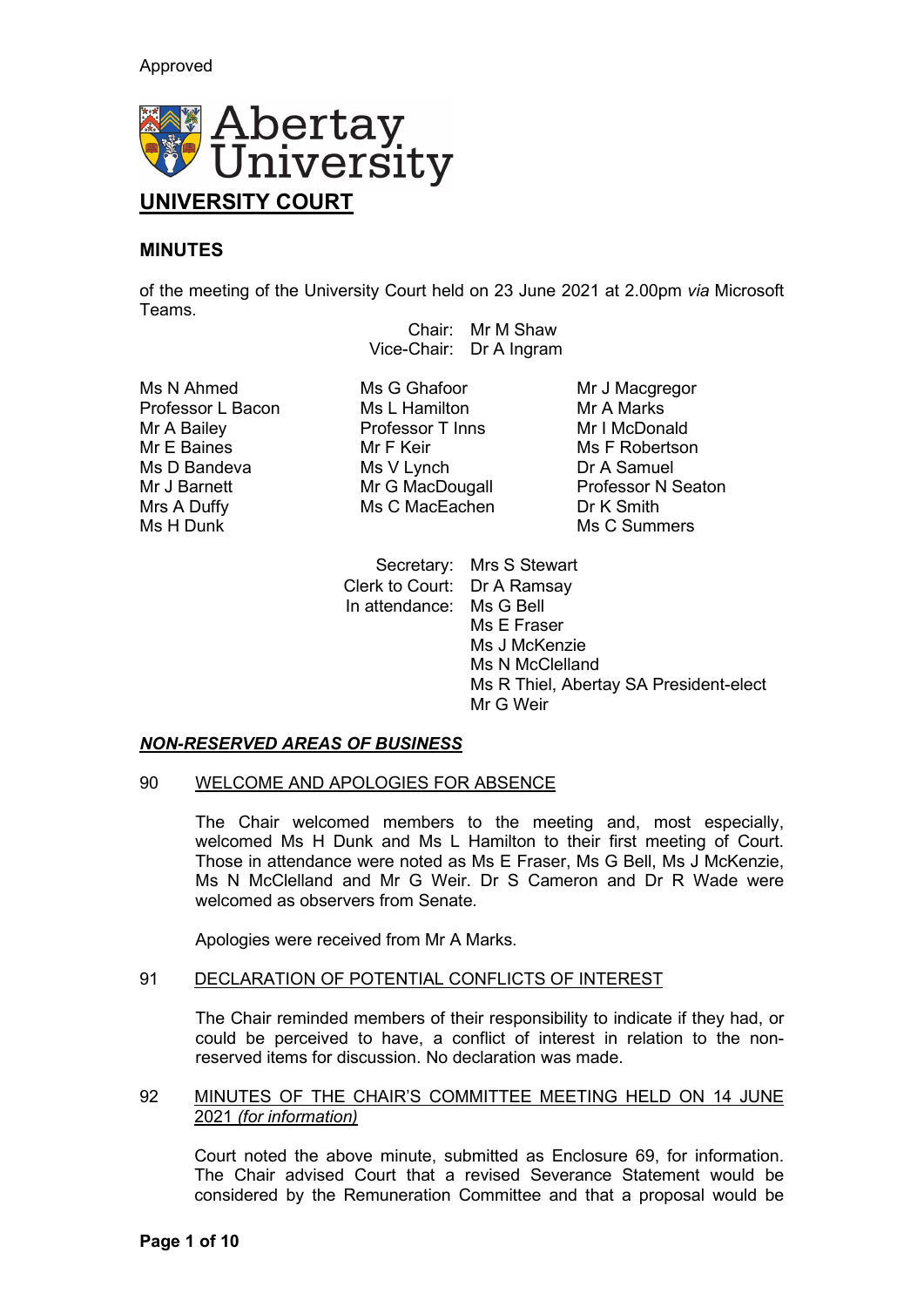brought to a future meeting of Court.

### 92 MINUTES OF THE MEETING OF COURT HELD ON 14 APRIL 2021: UNRESERVED

CT/0621/70

Court received and considered the above minutes, submitted as Enclosure 70 and approved them as an accurate record, subject to a correction to the list of apologies submitted.

### 93 MATTERS ARISING FROM THESE MINUTES

Oral report

# 93.1 Pension Provision for Future Staff

(paragraph 71 refers)

The University Secretary advised members that management was in the preprocurement stage of the tender process for the purchase of a new pension scheme for support staff.

Thereafter, there were no further matters arising that were not already on the agenda.

# 94 COVID-19: UPDATE ON UNIVERSITY OPERATIONS DURING THE PANDEMIC

CT/0621/71

The Principal introduced the above report, intended to provide Court with an overview of the impact of the coronavirus pandemic on the University's staff and actions taken to support staff. Professor Seaton noted that, since the last meeting of Court in April, the University had moved to operate under its *Managed Access* mode, which corresponded to the Scottish Government's Covid Protection Level 2. Management expected further restrictions, consistent with Scottish Government guidance, when Dundee moved to Covid Protection Level 1 and to move to *Open Access* mode, if and when Dundee moved to Level 0. Nine student Covid cases and two staff cases had been reported since the previous meeting of Court, with none connected to the Abertay campus.

Professor Seaton advised Court that the University hoped to be able to teach without social distancing in session 2021/2022 but were planning for a number of different scenarios, ranging from completely online to blended learning with 1m distancing when on-campus, with students having one day per week on campus. As new variants emerged and changed, the University would have to be able to act swiftly in response to the changing threat and would not be operating a primarily campus-based model at any point during the coming session. Restrictions such as mask-wearing, ventilation and good hand sanitation would remain in force.

In discussion, members noted concerns regarding the potential influx of nonvaccinated students, especially those from overseas, as were advised that a pop-up vaccination centre was being considered which would cover both Abertay and the University of Dundee. In the absence of Scottish Government guidance, the University would not be able to mandate students to be vaccinated but would heavily encourage them to do so. The need for students to feel safe when on campus was noted, with an emphasis on good communication.

Thereafter, Court noted the report.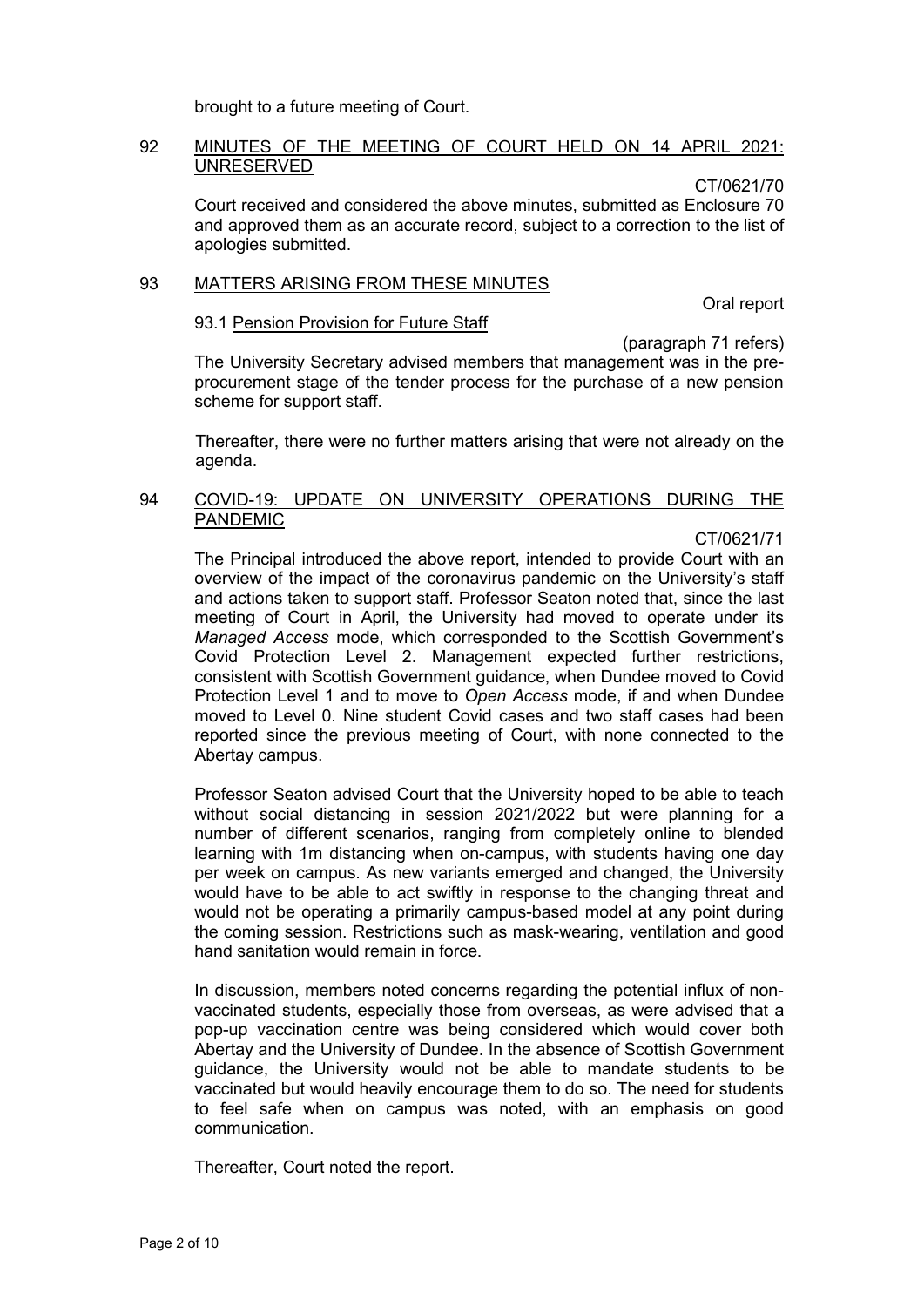#### 95 OPERATIONAL PLANNING AND FINANCIAL UPDATE 2020/2021 AND 2021/2022

### CT/0621/72

The Vice-Principal (Strategy & Planning) introduced the above operational and financial plans for 2021/2022 to 2023/2024, which had been considered by the Finance & Corporate Performance Committee (FCPC) at its meeting on 25 May 2021 and had been recommended to Court for approval, subject to amendments identified by that Committee during discussion. Ms Summers advised Court that the SFC final funding announcement for 2021/2022 on 27 May 2021 which had been circulated to members had been unchanged from the earlier indicative announcement with the exception of an increase in £333k to the funding for nursing.

Overall funding from SFC would increase by 8% in 2021/2022 although the underlying increase in funding per student was 1.5%, meaning that concerns remained regarding the sustainability of future funding. Future funding could be reduced by the removal of places associated with EU students and some of the additional funded places for Scottish students were funded through 'covid consequentials', which was unlikely to continue indefinitely. The management of admissions was expected to be more complex as institutions competed for the same pool of Scottish students, creating increased competition and volatility in student numbers.

Members were advised that no further information had been released on phase 3 of the SFC Review of Coherent Provision and Sustainability, although a report was due for imminent release. Engagement with the review across the sector had been limited, although Professor Seaton had participated in several discussions with SFC. The outcome of the review would not impact on funding for 2021/2022 but could require changes to the way in which the institution reported to SFC through the Outcome Agreement Process.

Ms Summers noted that the internal environment continued to evolve, with major projects in train, including the Digital Strategy, the cyberQuarter and the Kydd Building cladding. Management had reviewed its assumptions whilst maintaining institutional priorities with some scope to make modest investments.

The Director of Finance, Infrastructure and Corporate Services advised members that the calculation of earnings before interest, taxation depreciation and amortisation (EBITDA) was one of the institutions key financial performance measures. Court had previously agreed a target range of EBITDA of between 6% and 8% but that this had been set at 1% for the current financial year to reflect the emergent COVID situation and its potential adverse impact on student recruitment. However, student recruitment had exceeded the budgeted position, bringing additional fee income to the University. Combined with the successful implementation of the required efficiencies and one-off funding from SFC, the projected EBITDA had risen to 10.3%.

Mr Weir drew members' attention to the Capital Investment Plan, which had received significant discussion at the Finance & Corporate Performance Committee, who had requested changes be made. That Committee had approved the full business case for the cyberQuarter and additional funding to support the development of the Digital Strategy. Court noted the need to generate additional cash from operations, on the basis that the planned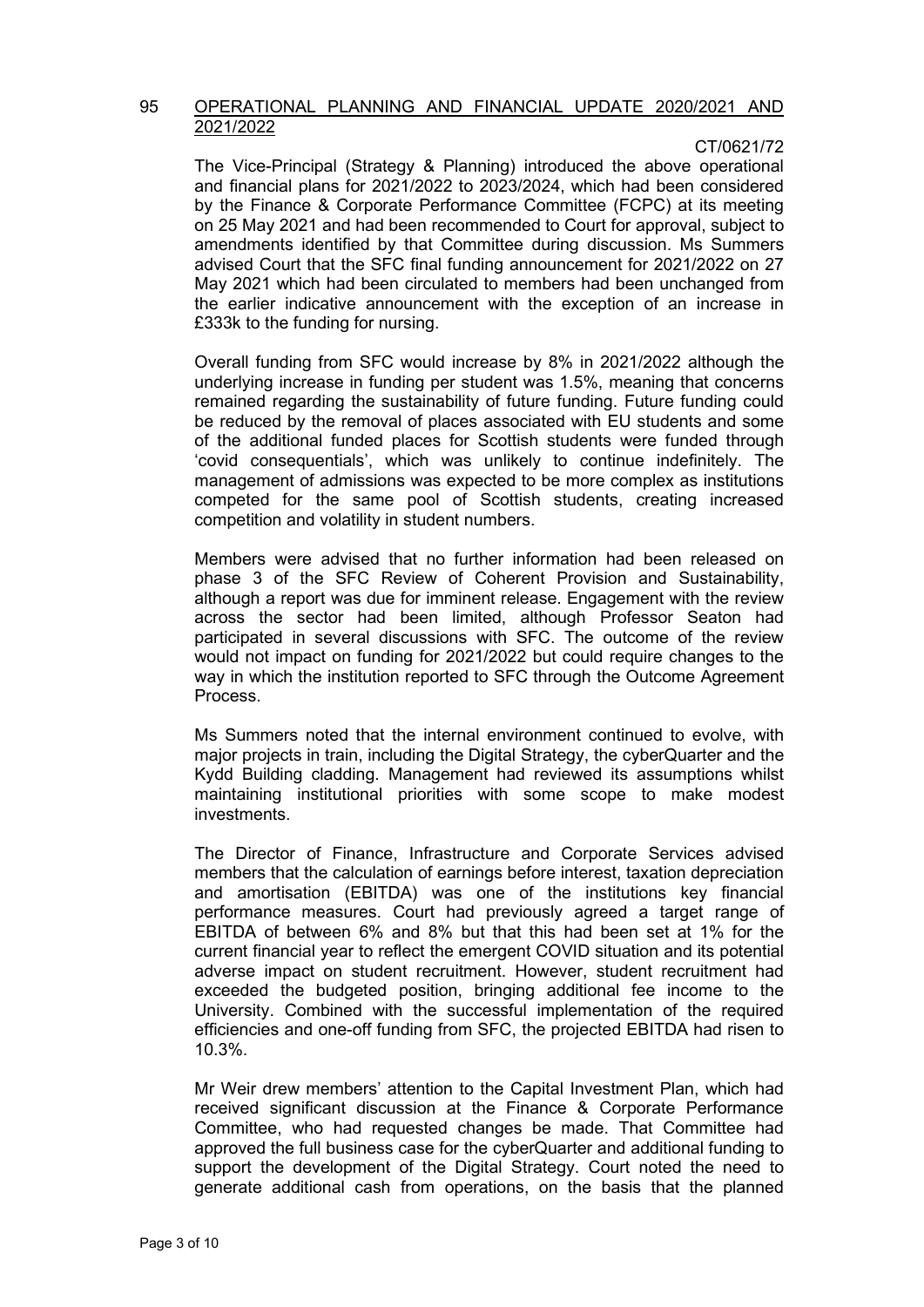capital expenditure was essential for the long-term sustainability of the institution. Management was in the process of developing an Estates Strategy, which would be brought to a meeting of Court after the long vacation.

In the course of a lengthy and involved discussion, members sought clarification as to how management intended to increase EBITDA and were advised that this would be achieved through developing new income streams of through reviewing expenditure to improve efficiencies and become more environmentally-friendly. If EBITDA targets continued to increase, management might require to revisit priorities and the timing of planned activities but the intention was to generate sufficient cash to deliver the aspirations of the Capital Investment Plan.

The Abertay Students' Association (SA) President noted that the document did not make reference to the University working in partnership with the SA and was advised that annex C should be considered as a high-level summary and that management intended to work closely with the SA. Ms Bandeva noted that students would welcome a commitment to establishing social spaces and was advised that this would be part of the Estates strategy.

One member expressed concern regarding the allocation of research time for staff and the impact that this would have on the ability of Heads of Division to allocate teaching time for these staff members. The Deputy Principal indicated that she would discuss the matter further.

The Vice-Chair of Court requested clarification of the apparent increase in expenditure related to the cladding project and was advised that this was related to the timing of the work being undertaken. Dr Ingram welcomed the development of Estates strategy as mitigating against unexpected expense which could threaten the capital investment plan and was advised that management would bring any significant changes back to FCPC and Court for consideration and approval. Members sought assurances that management had confidence in the ability of its contractors to manage the supply chain to avoid increased costs and were advised that the contractual arrangements placed the burden of responsibility on the contractors.

Members noted the inclusion of an indicative sum for the development of a sports facility and were advised that this figure was indicative, based on the last feasibility study undertaken. Mr Weir advised Court that another indicative costing would be undertaken early in the next financial year.

Thereafter, Court:

- Noted the assumptions upon which the plans were based;
- Agreed that the EBITDA target should be in the range 10%-12%;
- Approved the financial plan as delineated in section 6 and Annexe D;
- Approved the capital plan assumptions in section 6.3, noting the requirement for business case development and approval of any major projects.

### 96 THE UNIVERSITY'S PERFORMANCE FRAMEWORK

CT/0621/73

The Principal introduced the above paper, intended to apprise Court of arrangements for monitoring the University's performance across a range of areas. Professor Seaton advised members that this had arisen from a discussion at Chair's Committee and was intended to provide a foundation for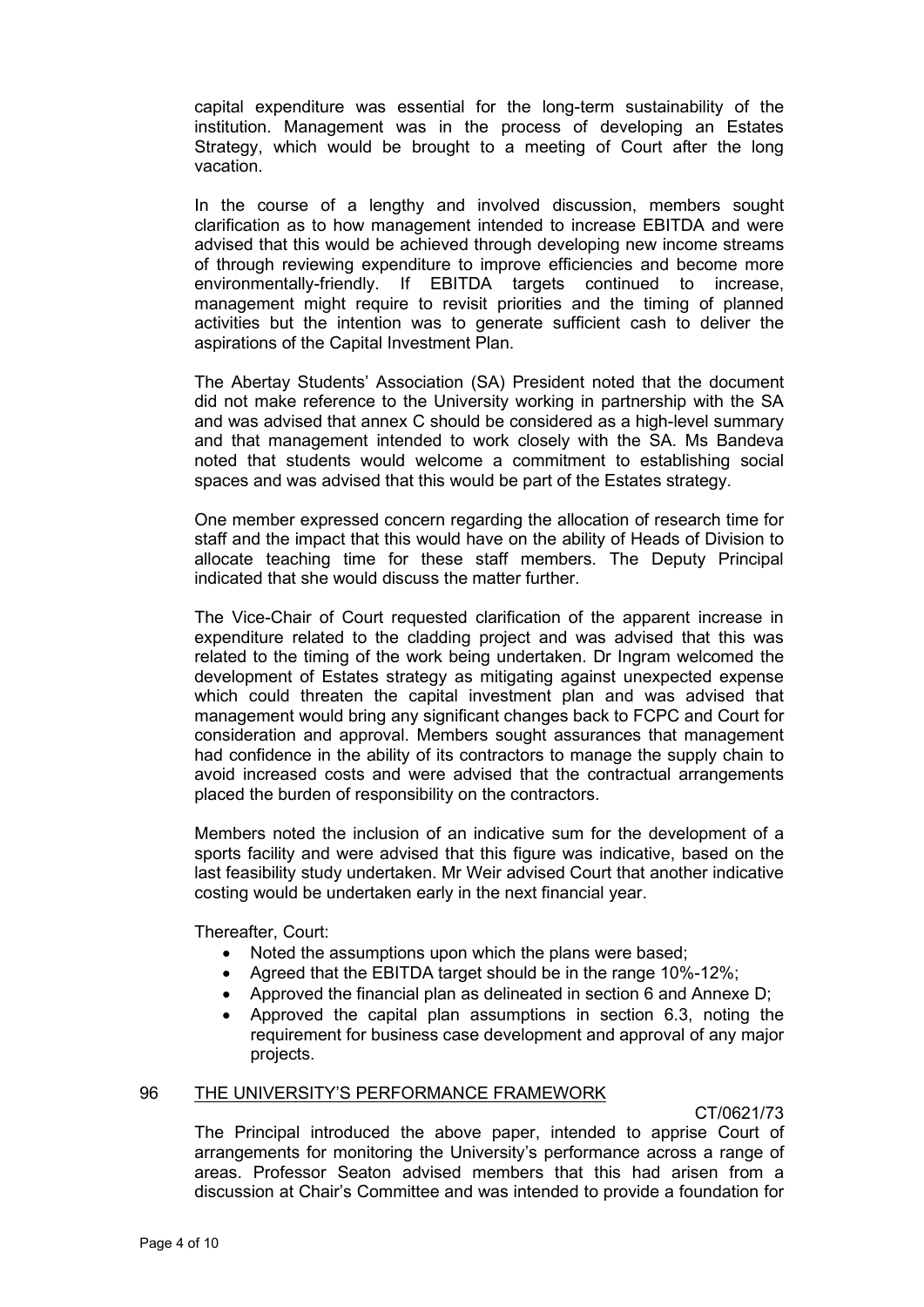more in-depth discussion by the People, Health & Equality Committee and subsequently by Court, if appropriate and invited comments from members.

Members expressed concerns that the University's performance framework did not appear to include personal objectives or the management of individuals' performance where they failed to achieve set targets. Professor Seaton advised that the University had deliberately chosen to move away from its previous framework, which had included the scoring of progress against SMART targets and that this change had been endorsed by Court.

In discussion, Court members intimated a desire to see a more highlydeveloped system which reflected institutional culture and values and also managed risk. Staff members on Court noted their positive and constructive experiences of their Development Discussions and advised that these discussions included consideration of achievements as well as intentions and expectations for the year ahead.

Thereafter, Court agreed that the Director of People Services & OD would convene a meeting of those Court members who had indicated their interest in discussing performance management.

### 97 AUDIT & RISK COMMITTEE: MINUTES OF THE MEETING HELD ON 8 JUNE 2021

The minutes of the above meeting, submitted as Enclosure 74, were received.

The following matter was approved:

### 97.1 Risk Management Update

(paragraph 61 refers) Court endorsed the recommendation of the Committee to approve the proposed changes to the Risk Management Policy and Framework.

The following matters were noted:

# 97.2 Internal Audit 2020/2021: Report on review of Estates Management

(paragraph 64.1 refers)

Court noted the Committee's consideration of a report on the review of Estates Management, which had resulted in a judgement of limited assurance. Two recommendations of high significance had been made, with a further five of medium significance and two at the lowest level. Members expressed concerns regarding the report and were advised that a new Head of Estates had been appointed who would give his earliest attention to the development of an Estates strategy, as had already been noted. The Chair of the Audit & Risk Committee advised Court that Mr Weir and Mr Warnock had the full confidence of the Committee.

# 97.3 Internal Audit 2020/2021: Report on review of Budgetary Controls

(paragraph 64.2 refers) Court noted the Committee's consideration of a report on the review of budgetary controls, which had resulted in an opinion of moderate assurance.

# 97.4 Internal Audit 2020/2021: Cyber Security Update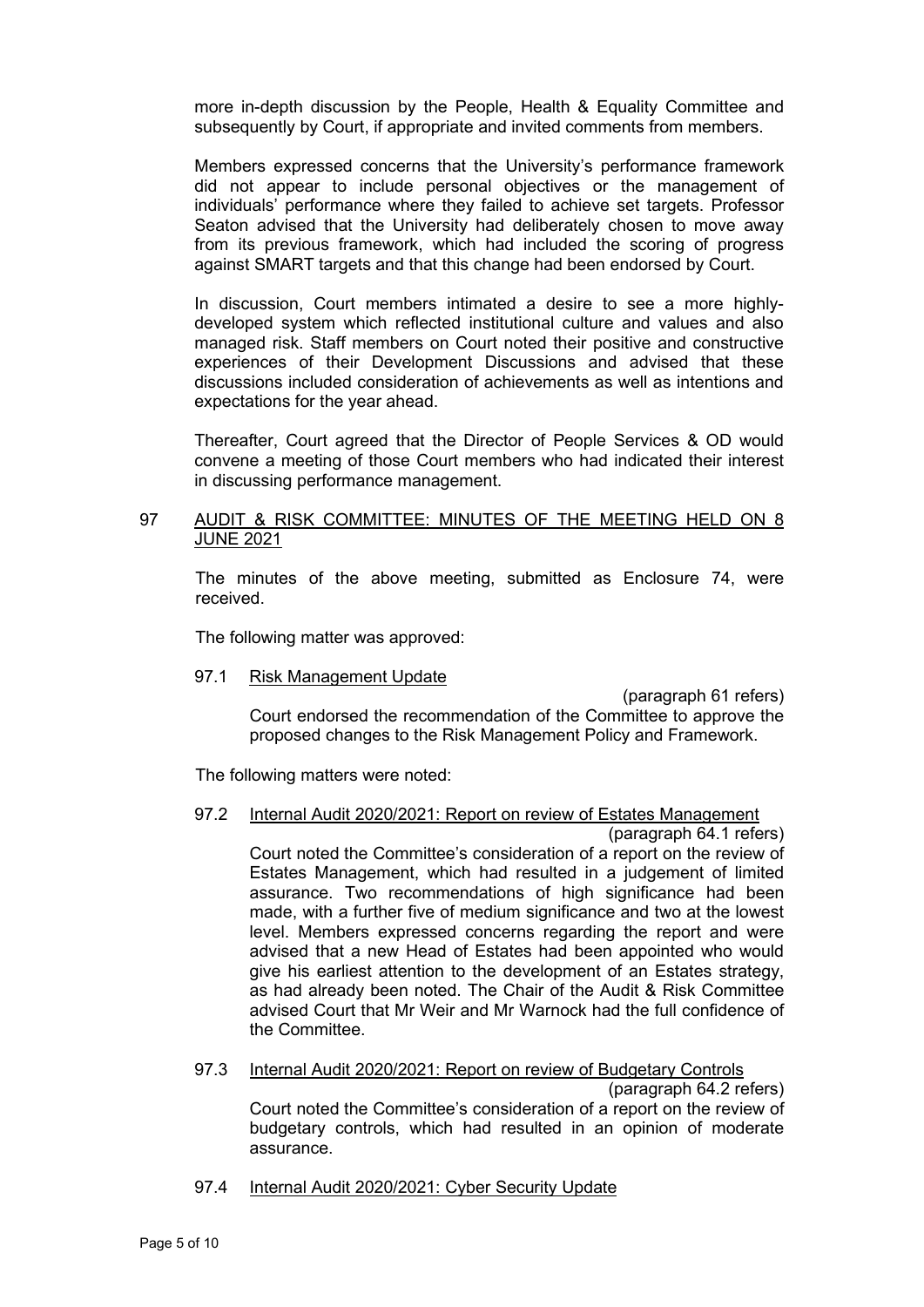(paragraph 64.3 refers)

Court noted the Committee's consideration of a high-level summary update on progress made on the actions arising from the report on the review of cyber security.

#### 97.5 External Audit: Planning report for the year ending 31 July 2021 (paragraph 65 refers)

Court noted that the Committee had considered the proposed approach and scope for the forthcoming 2020/2021 audit.

### 97.6 Professional Services Contracts

(paragraph 72 refers) Court noted that the Committee's decision to extend the contract for the University's internal auditors BD for a further and final 12 months. Court further noted the Committee's approval of proposals for the external audit exercise.

Thereafter, Court approved the minutes.

# 98 FINANCE & CORPORATE PERFORMANCE COMMITTEE: MINUTES OF THE MEETING HELD ON 25 MAY 2021

The minutes of the above meeting, submitted as Enclosure 76, were approved.

The following matter was approved:

# 98.1 Transition to IT Cloud Infrastructure

(paragraph 57 refers) Court endorsed the recommendation of the Committee to approve the proposed move of the University's IT infrastructure to the cloud. In discussion, members commended this proposal and requested that management give consideration to appointing a critical friend to the programme board. The need for staff training and development was noted.

The following matters were noted:

# 98.2 Presentation from UBS Fund Managers

(paragraph 54 refers) Court noted that the Committee had received a presentation from the University's Fund Managers on the current allocation and performance. The Chair of the Finance & Corporate Performance Committee (FCPC) noted that he had yet to receive the list of companies where the University had investments and the SA President requested that action should be taken if the University was found to be investing in companies associated with migrant detention centres.

# 98.3 Operational & Financial Planning 2021/2022 and 2023/2024

(paragraph 56 refers) Court noted the Committee's consideration of the above report, which had already been discussed and approved as a separate agenda item.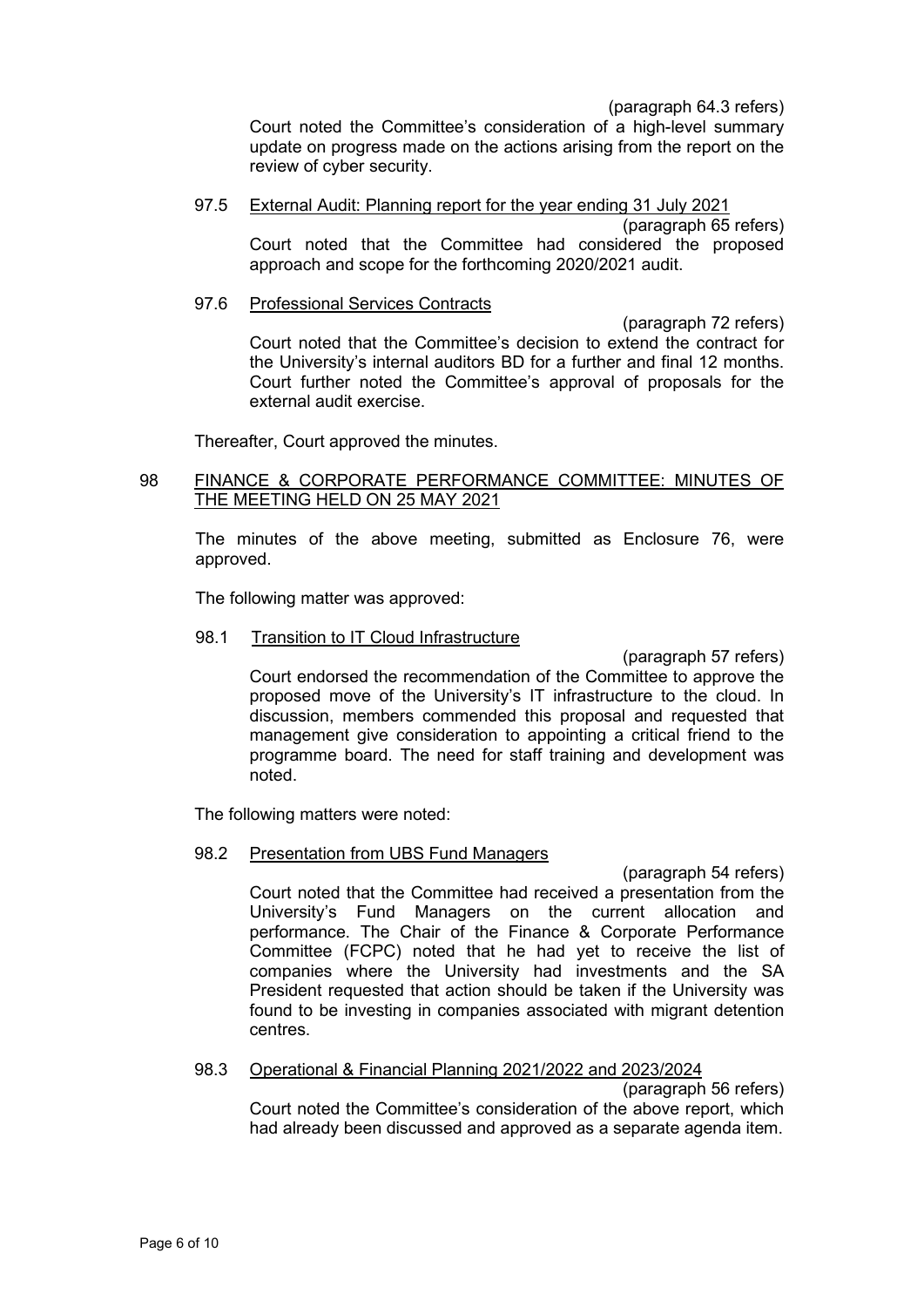### 98.4 Capital Projects report

(paragraph 56 refers)

Court noted the Committee's consideration of the above report, which outlined the status and progress of approved capital projects.

#### 98.5 Scheme of Delegation: review of delegated authority with regard to financial transactions

(paragraph 58 refers) Court noted that the Committee had discussed proposed changes to section E of the Scheme of Delegation in relation to delegated authority for financial transactions. Court was reminded that, whilst FCPC had oversight of financial recommendations to Court, the approval route for the Scheme of Delegation was through the Governance & Nominations Committee (GNC). The Chair of GNC advised members that she would make a different report to Court in relation to the Scheme of Delegation.

### 98.6 Update on Vice-Chair of the Committee

(paragraph 59 refers) Court noted that the Committee had approved the appointment of Ms F Robertson as Vice-Chair of the Committee.

Thereafter, Court approved the minutes.

### 99 GOVERNANCE & NOMINATIONS COMMITTEE: MINUTES OF THE MEETING HELD ON 20 MAY 2021

The minutes of the above meeting, submitted as Enclosure 78, were received. The following matters were noted:

### 99.1 Scheme of Delegation Review

(paragraph 38 refers) Court noted that the Committee had discussed the proposed changes to the financial annex of the Scheme of Delegation. Court was further advised that, whilst the Committee had acknowledged that the document would be presented to FCPC for consideration, it would require to be returned to GNC before being passed to Court for final approval.

### 99.2 Review of the Effectiveness of Court

(paragraph 39 refers) Court noted that the Committee had discussed and agreed the format for the review of the effectiveness of Court, which would take place during 2021/2022.

### 99.3 Court membership update

(paragraph 40 refers) Court noted that the Committee had been apprised of the current membership of Court, including the new members who had recently been appointed. Members noted that a paper regarding the re-election of the Chair of Court would be discussed under reserved business.

Thereafter, the above minutes were approved.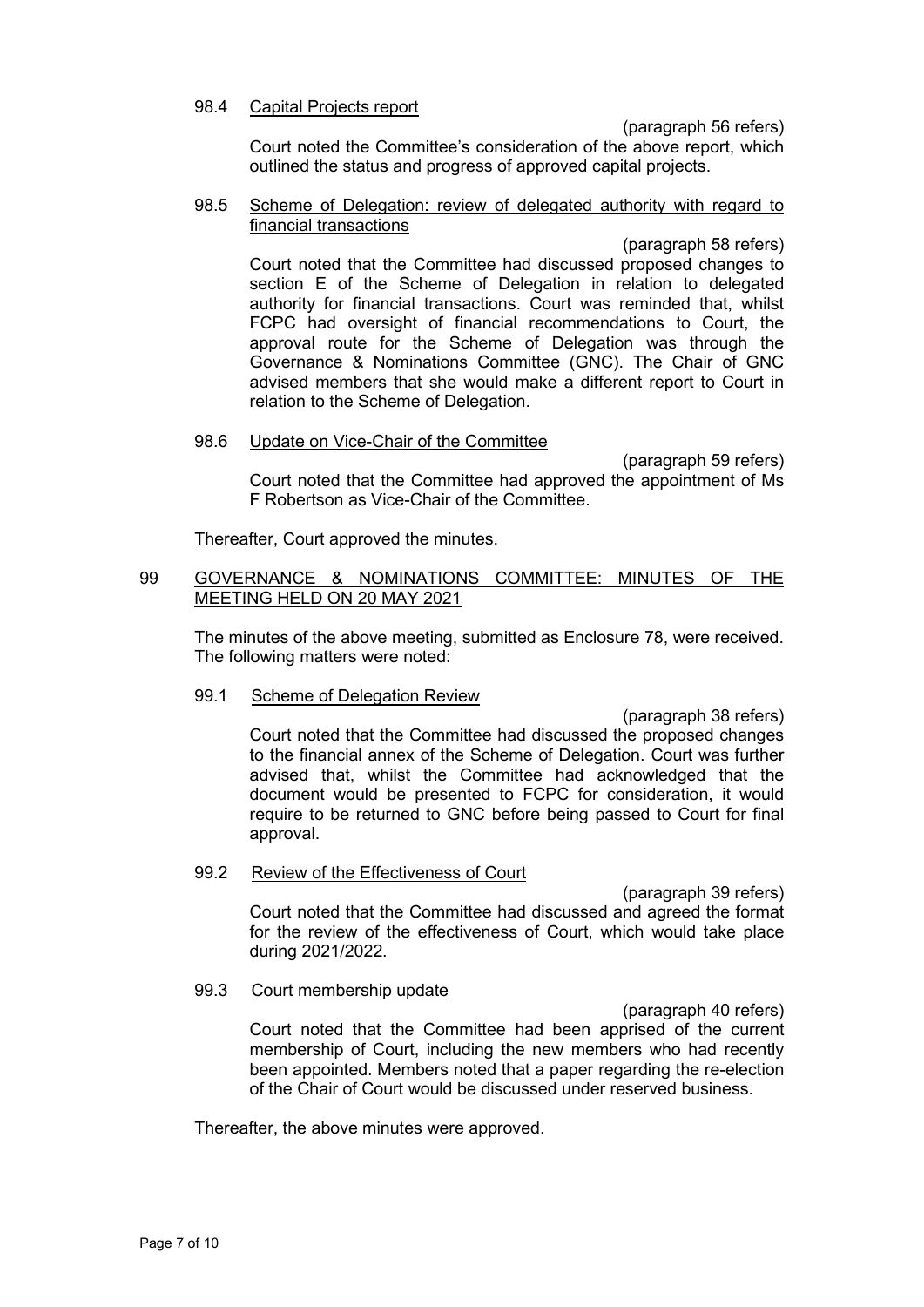### 100 PEOPLE, HEALTH & EQUALITY COMMITTEE: MINUTES OF THE MEETINGS HELD ON 3 JUNE 2021

The minutes of the above meeting, submitted as Enclosure 80, were received.

The following matters were noted:

### 100.1 Estates Fire Risk Management Plan: update

(paragraph 63 refers) Court noted that the Committee had received an update on the Estates Fire Risk Management Plan and had taken assurance from progress already made.

# 100.2 Flexible Working Policy: development update

(paragraph 65 refers) Court noted that the Committee had discussed a paper for developing a policy for flexible working at the University and had supported a hybrid working model.

# 100.3 Bullying and Harassment Guidelines

(paragraph 66 refers) Court the Committee's consideration of proposed changes to the University's bullying and harassment guidelines.

### 100.4 Future Pension Provision: update

(paragraph 68 refers) Court noted that the Committee had received an update on the future of pension provision for support staff at the University.

Thereafter, Court approved the minutes.

### 101 REMUNERATION COMMITTEE: REPORT OF THE MEETING HELD ON 10 MAY 2021

CT/0621/81

The minutes of the above meeting, submitted as Enclosure 81 were received.

The following matters were noted:

### 101.1 Severance Arrangements: annual report

(paragraph 14 refers) Court noted that the Committee had received and considered the annual report on severance arrangements.

### 101.2 Severance Arrangements: individual cases

(paragraph 15 refers) Court noted that the Committee had discussed individual severance arrangements from the current session.

# 101.3 Senior Staff salaries

(paragraph 16 refers) Court noted that the Committee had approved some changes to the principles on the determination of the salaries of senior staff other than the Executive.

Thereafter, Court approved the minutes.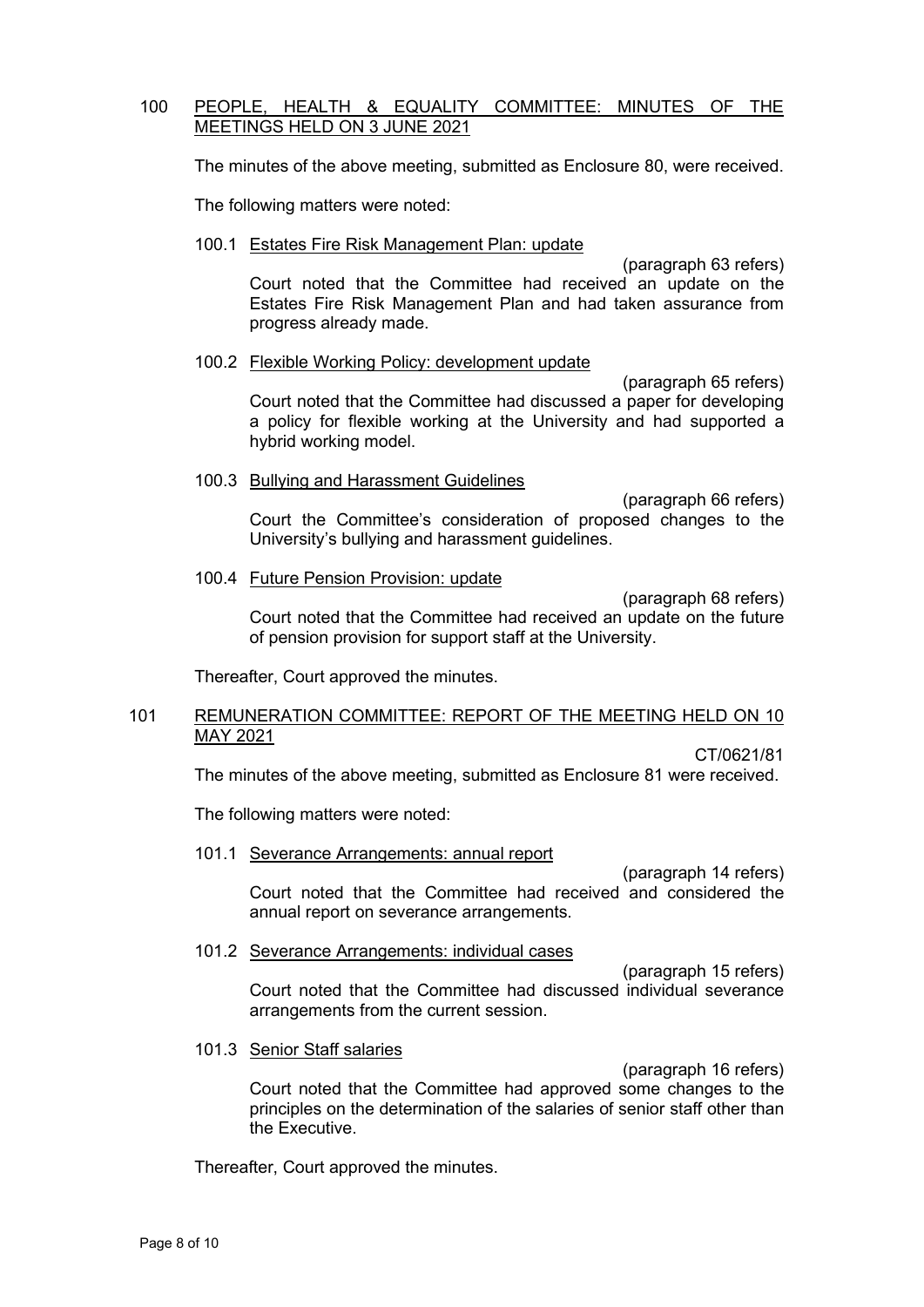# 102 DRAFT ANNUAL REPORT TO SFC ON QUALITY

CT/0621/82

The University Secretary introduced the above document, apprising Court that the Annual Report was a statutory return, required to be submitted to the Scottish Funding Council by 30<sup>th</sup> September each year following endorsement by the governing body in line with SFC Guidance on Quality. Mrs Stewart apprised members of minor amendments which had been identified.

Thereafter, Court approved the report for submission to the Scottish Funding Council, subject to the necessary additional information being included

# 103 DRAFT INDICATIVE COURT BUSINESS FOR SESSION 2021/2022

CT/0621/83

The University Secretary introduced the above draft indicative schedule of the planned work of Court for the current session. Mrs Stewart invited members to make suggestions for items of business, either to her or to the Head of Governance. Members were advised that it was hoped that the Court Conference and meeting in September might be held in person, depending upon changing Scottish Government guidance.

Thereafter, Court noted the indicative schedule of business.

# 104 ABERTAY STUDENTS' ASSOCIATION ANNUAL REPORT TO COURT

CT/0621/84

The Abertay SA President introduced the above report, intended to update Court on the activities undertaken by the SA, taking into account the impact of COVID-19 on physical campaigning and on-campus presence. Ms Bandeva advised members that a staffing review had been undertaken and that the SA now had two Engagement Coordinators and a Digital Coordinator, with the administration of finances and accounts outsourced.

Court was advised that the SA had explored different ways of working in order to remain connected as a team and had been trialling a four-day working week. Members noted that the SA remained committed to expanding social spaces for students and their societies and was advised that the Association did not consider that the University and its services had worked with them in partnership. Ms Bandeva advised that the Association believed that management had demonstrated a lack of trust in officers.

In discussion, members expressed concern that the Abertay SA felt that there had been a breakdown of relations and noted that perceptions about the SA's willingness to enter into dialogue with management differed. Mrs Stewart advised Court that meetings had been scheduled to explore these issues in more detail to ensure the SA had the support it required in future.

Thereafter, Court noted the report and the importance of routine and ongoing dialogue.

#### 105 ACADEMIC MATTERS INCLUDING REPORT OF JUNE SENATE MEETING CT/0621/85

The Deputy Principal introduced the above report on current academic business for information which also included a summary of items discussed by Senate at its most recent meeting in June 2021. Professor Bacon commended her academic colleagues on the breadth of their achievements.